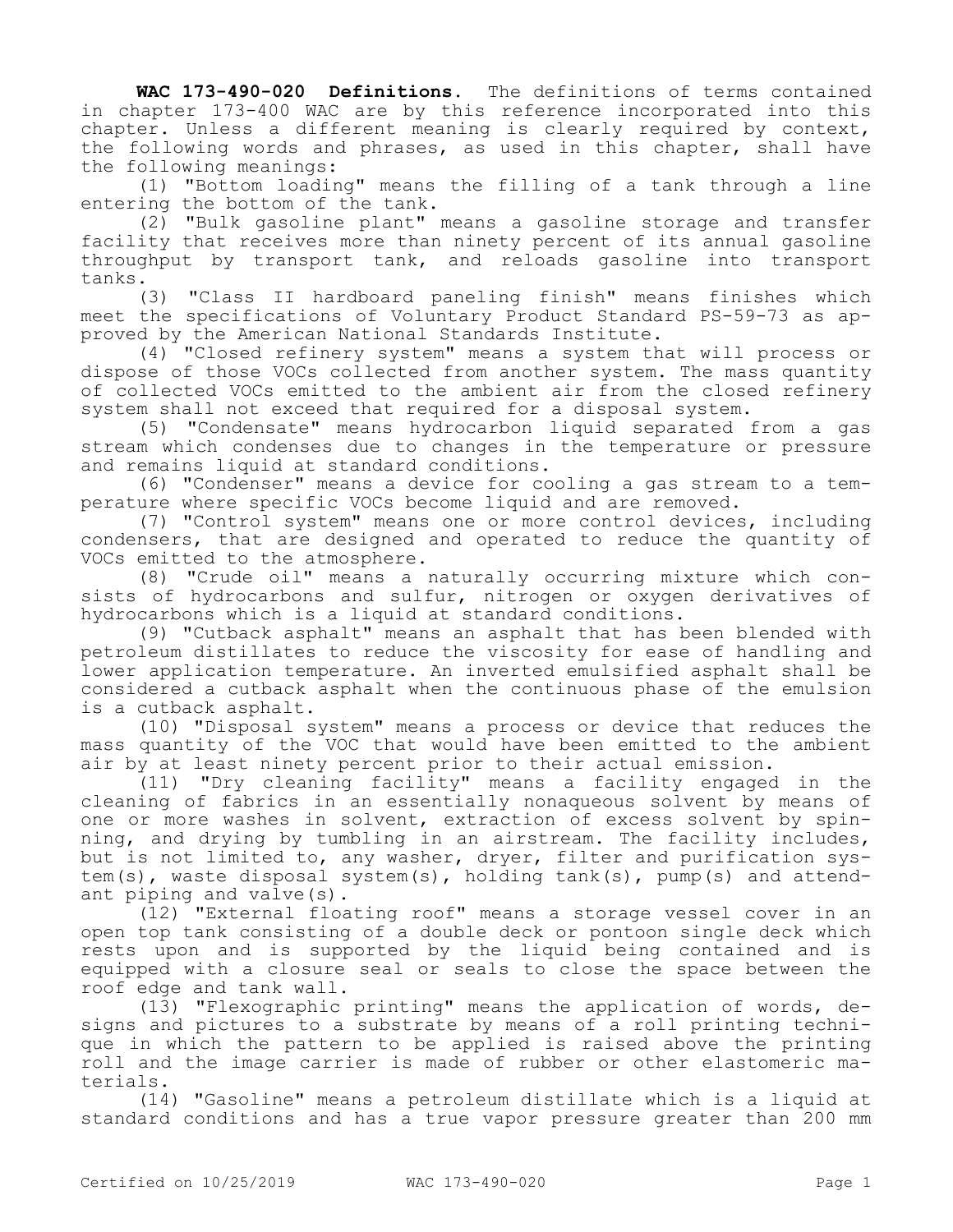of Hg (4 psia) at  $20^{\circ}$ C, and is used as a fuel for internal combustion engines.

(15) "Gasoline dispensing facility" means any site dispensing gasoline into motor vehicle fuel tanks from stationary storage tanks.

(16) "Gasoline loading terminal" means a gasoline transfer facility that receives more than ten percent of its annual gasoline throughput solely or in combination by pipeline, ship or barge, and loads gasoline into transport tanks.

(17) "Hardboard" means a panel manufactured primarily from interfelted lignocellulosic fibers which are consolidated under heat and pressure in a hot press.

(18) "Hardwood plywood" means plywood whose surface layer is a veneer of hardwood.

(19) "Lease custody transfer" means the transfer of produced crude oil or condensate, after processing or treating in the producing operations, from storage tanks or automatic transfer facilities to pipelines or any other forms of transportation.

(20) "Liquid-mounted seal" means a primary seal mounted in continuous contact with the liquid between the tank wall and the floating roof.

(21) "Liquid service" means equipment that processes, transfers or contains a VOC or VOCs in the liquid phase.

(22) "Low organic solvent coating" refers to coatings which contain less organic solvent than the conventional coatings used by the industry. Low organic solvent coatings include water-borne, higher solids, electrodeposition and powder coatings.

(23) "Natural finish hardwood plywood panels" means panels whose original grain pattern is enhanced by essentially transparent finishes frequently supplemented by fillers and toners.

(24) "Packaging rotogravure printing" means rotogravure printing upon paper, paper board, metal foil, plastic film, and other substrates, which are, in subsequent operations, formed into packaging products and labels for articles to be sold.

(25) "Petroleum liquids" means crude oil, condensate, and any finished or intermediate products manufactured or extracted in a petroleum refinery.

(26) "Petroleum refinery" means a facility engaged in producing gasoline, aromatics, kerosene, distillate fuel oils, residual fuel oils, lubricants, asphalt, or other products by distilling crude oils or redistilling, cracking, extracting or reforming unfinished petroleum derivatives. Not included are facilities re-refining used motor oils or waste chemicals, processing finished petroleum products, separating blended products, or air blowing asphalt.

(27) "Prime coat" means the first of two or more films of coating applied in an operation.

(28) "Printed interior panels" means panels whose grain or natural surface is obscured by fillers and basecoats upon which a simulated grain or decorative pattern is printed.

(29) "Proper attachment fittings" means hardware for the attachment of gasoline transfer or vapor collection lines that meet or exceed industrial standards or specifications and the standards of other agencies or institutions responsible for safety and health.

(30) "Publication rotogravure printing" means rotogravure printing upon paper which is subsequently formed into books, magazines, catalogues, brochures, directories, newspaper supplements, and other types of printed materials.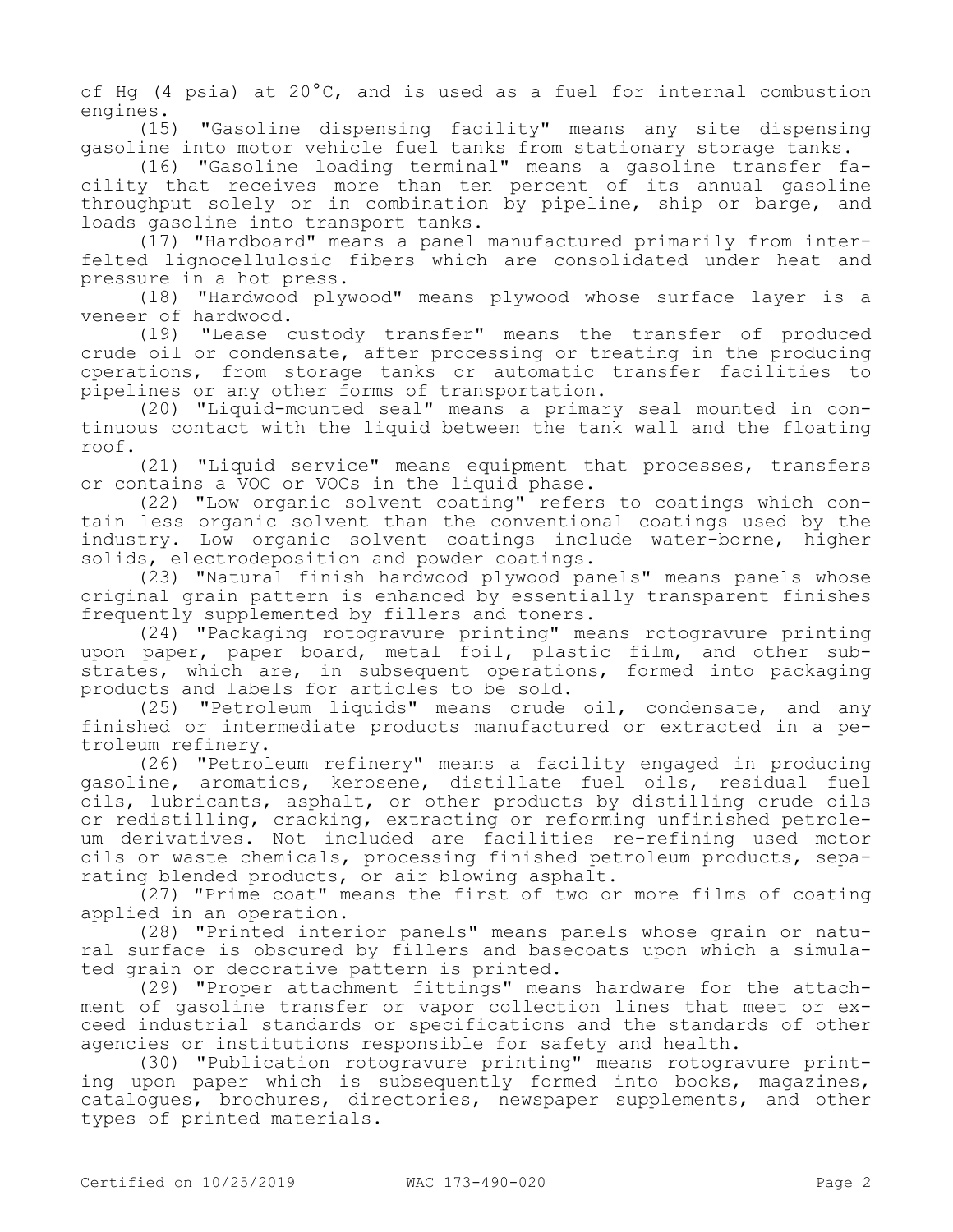(31) "Refinery unit" means a set of components that are a part of a basic process operation, such as distillation, hydrotreating, cracking or reforming of hydrocarbons.

(32) "Roll printing" means the application of words, designs, and pictures to a substrate usually by means of a series of hard rubber or steel rolls each with only partial coverage.

(33) "Rotogravure printing" means the application of words, designs, and pictures to a substrate by means of a roll printing technique which involves intaglio or recessed image areas in the form of cells.

(34) "Single coat" means only one film of coating is applied to the metal substrate.

(35) "Submerged fill line" means a pipe, tube, fitting or other hardware for loading liquids into a tank with either a discharge opening flush with the tank bottom; or with a discharge opening below the lowest normal operating drawoff level or that level determined by a liquid depth two and one half times the fill line diameter when measured in the main portion of the tank, but not in sumps or similar protrusions.

(36) "Submerged loading" means the filling of a tank with a submerged fill line descending nearly to the bottom.

(37) "Suitable closure or cover" means a door, hatch, cover, lid, pipe cap, pipe blind, valve or similar device that prevents the accidental spilling or emitting of VOC. Pressure relief valves, aspirator vents or other devices specifically required for safety and fire protection are not included.

(38) "Thin particleboard" means a manufactured board one-quarter inch or less in thickness made of individual wood particles which have been coated with a binder and formed into flat sheets by pressure.

(39) "Tileboard" means paneling that has a colored waterproof surface coating.

(40) "Topcoat" means the final film or series of films of coating applied in a two-coat (or more) operation.

(41) "Transport tank" means a container used for shipping gasoline on land.

(42) "True vapor pressure" means the equilibrium partial pressure of a petroleum liquid as determined with methods described in American Petroleum Institute Bulletin 2517, 1980.

(43) "Unit turnaround" means the procedure of shutting down, repairing, inspecting, and restarting a unit.

(44) "Valves not externally regulated" means valves that have no external controls, such as in-line check valves.

(45) "Vapor collection system" means a closed system to conduct vapors displaced from a tank being filled into the tank being emptied, a vapor holding tank, or a vapor control system.

(46) "Vapor control system" means a system designed and operated to reduce or limit the emission of VOCs, or to recover the VOCs to prevent their emission into the ambient air.

(47) "Vapor-mounted seal" means a primary seal mounted so there is an annular vapor space underneath the seal. The annular vapor space is bounded by the bottom of the primary seal, the tank wall, the liquid surface, and the floating roof.

(48) "Volatile organic compound (VOC)" means any organic compound which participates in atmospheric photochemical reactions; that is, any organic compound other than those which the administrator designates as having negligible photochemical reactivity. VOC may be measured by a reference method, an equivalent method, an alternative method or